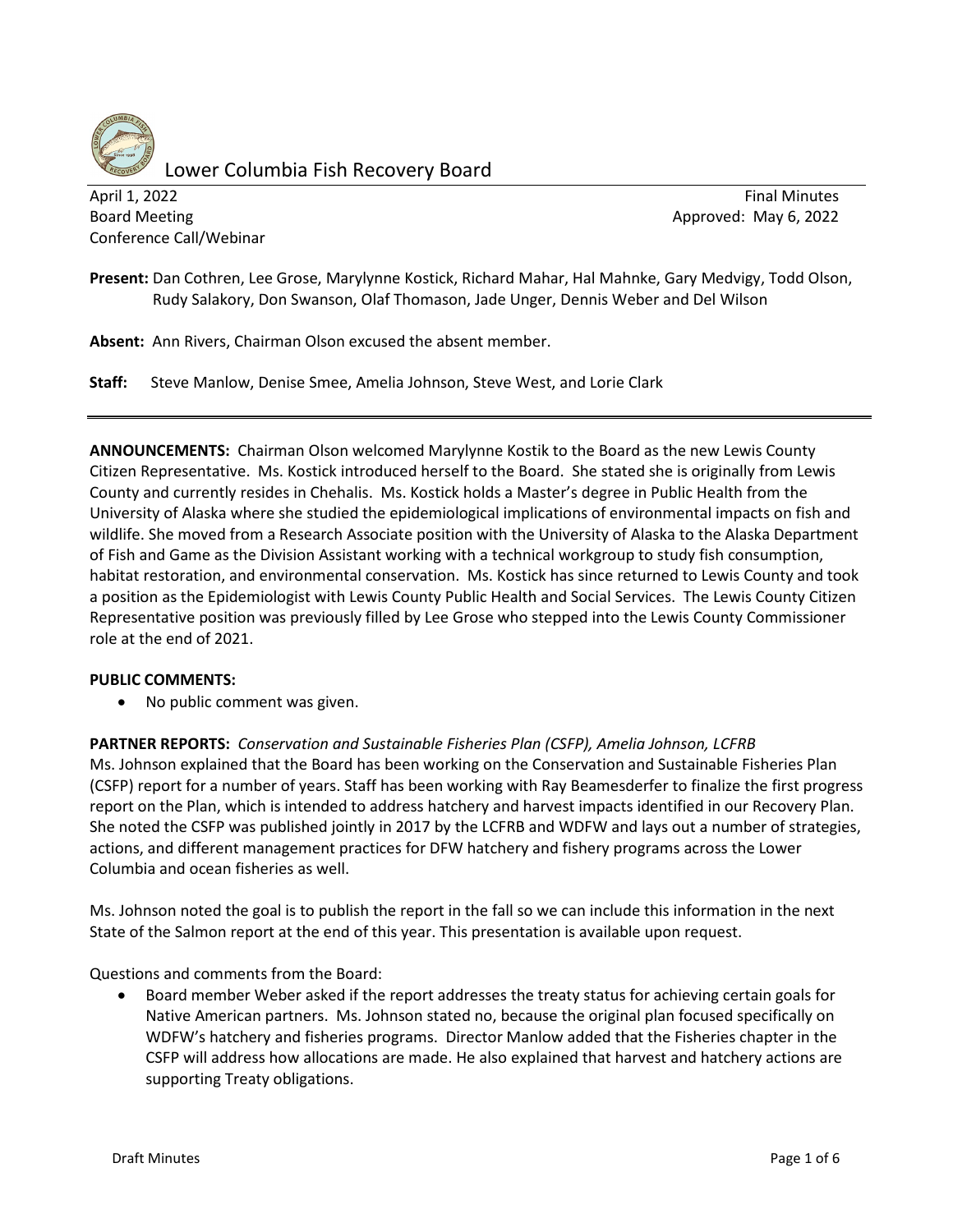- Chairman Olson asked what the various designations mean in Progress Report Viability slide. Ms. Johnson clarified the coding on the slide related to viability, VL = Very Low, M = Medium, H = High, and VH = Very High. Chairman Olson stated, then in looking at the graph, there has been improvement and no back sliding since the time of listing. Ms. Johnson agreed.
- Board member Swanson asked, on the pHOS slide, what would be the difference between the coast and other parts of the region. Ms. Johnson explained that across the river in Oregon we have the SAFE fisheries, which result in a lot of hatchery releases to support harvest in the coastal watersheds, and that this results in strays from Oregon.
- Board member Swanson stated in reference to weirs, he wouldn't mind seeing a smaller river being subjected to terminal fishery and sort out what is going upstream by taking the smaller fish out and letting the larger ones move up the stream. This could possibly have a good impact on the river. Director Manlow stated if the Board is interested, we could have WDFW give a presentation on weirs.

# **DIRECTOR'S REPORT**

Director Manlow stated he prepared a written report that will be sent out after the meeting. Director Manlow highlighted the following:

- Landowner Incentives Initiative: Staff has been working with Board member Wilson on this. Ms. Smee has been working on carrying this effort forward with the Washington Salmon Coalition (WSC). She worked with the WSC to create a Landowner Engagement Committee with others across the state. The Landowner Engagement Committee met this week to review the report. Staff will be presenting it to the LCFR Board in May for formal approval. The Committee is also collecting information on other existing landowner programs. Ms. Smee is also working with the WSC Training Committee to develop education and training sessions. Ms. Smee stated the WSC Training Committee is putting together a matrix of actions that will be reviewed by the Coalition members at their April 19<sup>th</sup> meeting. She asked that when the Board members review the report, to consider the action items and provide feedback. Chairman Olson encouraged Board members to review the actions, consider your constituency/local community and provide feedback to Ms. Smee and Board member Wilson.
- Senate Operating Budget: Director Manlow stated he wanted to thank Senator Rivers for the work she did to include a capacity increase for the regions across the state. Unfortunately, the House had other priorities and the increase did not make it into the final approved budget signed by the Governor. Director Manlow stated the increase would have addressed a long standing gap in capacity funding for organizations like ours and across the state who are trying to put project dollars on the ground. Additional conversations with the Senator, she passed on ideas on how to include this in the 23/25 biennium and talking with other regional directors in the Columbian Basin to make a request to RCO for a lift in the budget.
- LCFRB New Neighbors: Director Manlow stated that the Lower Columbia Fish Enhancement Group have become our new neighbors in the WSDOT building. In addition, the Clark Conservation District is also looking at space in the building.
- SW WA City Representative: With Paul Greenlee stepping down the end of 2021, we are looking to fill the position. Currently, we have two candidates, Troy McCoy from City of Battle Ground and Brian Wood from City of Kelso. Ballots are going out to the cities with ballots.
- Grant Round Update: We are currently running three grant rounds, SRFB (16 projects), CRR (3 projects), and SRFB Targeted Investments (2 projects). Beginning next week we will be starting our virtual site visits and project review. Related to this, the WA State Legislature has appropriated an additional \$75 million in the operating budget for restoration projects in the state. Of that \$75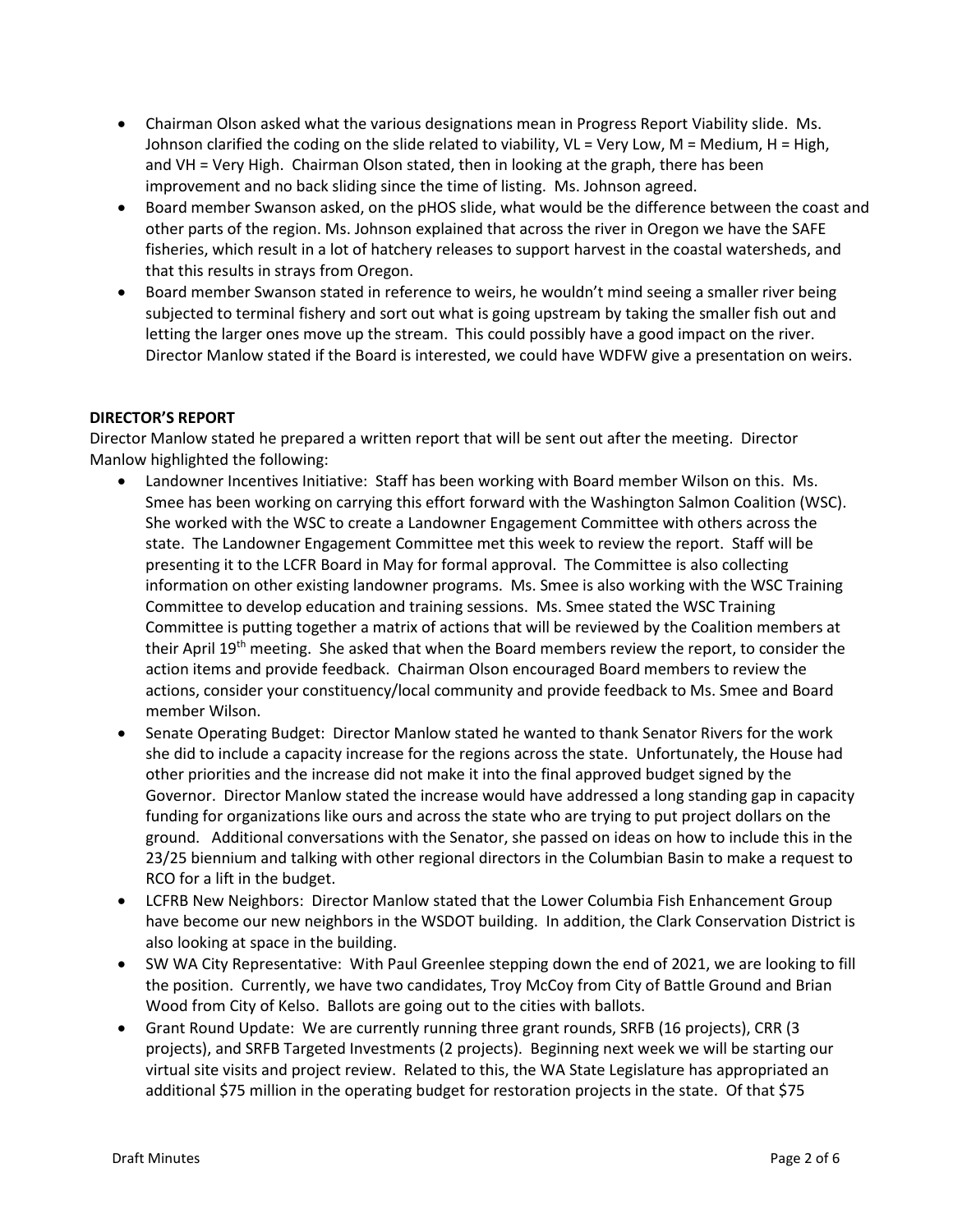million, \$50 million is for projects over \$5 million and \$25 million is for projects less than \$5 million. This is one of our agenda items for discussion today requesting some of that funding be added to the 2022 grant round.

• USACE Streamlining Permit Efforts: The matrix of actions has been finalized to include permitting. The USACE has included a time table to do training sessions around the state.

Questions and comments from the Board:

• Board member Medvigy stated he has been working on Lacamas Lake. All of the additional work being done on Steigerwald will create habitat for salmon recovery. The bank potential is with Lake Vancouver on the North end and added that he has been trying to get the USACE reengaged over the last few years. He encouraged sponsors to start thinking about Lacamas Lake as a project area because there is nothing happening north of the dam. Board member Medvigy stated the county currently has an RFP out to restart the study on Lake Vancouver. Board member Salakory stated he has been invited to that workgroup but doesn't know what their goals are. He offered to work with Board member Medvigy to exchange information.

#### **BUSINESS MEETING**

### Item #1 Consent Agenda

Board member Cothren moved and Board member Swanson seconded to approve the Consent Agenda as submitted. No discussion. Motion carried.

#### Item #2 Juneteenth Holiday Approval

Director Manlow presented the item to the Board. He stated this is an administrative action. In June 2021, it became an officially recognized federal holiday starting in 2022. The holiday has been adopted by four of our five Board counties. The Board operates under Clark County as our fiduciary and we align with their administrative policies for holidays.

Questions and comments from the Board:

• Board member Medvigy stated Clark County Council was one of the first in the state to adopt the new federally recognized holiday. He added that there was very little impact to the County other than some overtime for Corrections.

Board member Grose moved and Board member Mahnke seconded to authorize the addition of the federally and state recognized Juneteenth holiday to the list of paid holidays for employees. No discussion. Motion carried with 10 members approving, 2 members abstaining, and 1 member opposing.

# Item #3 Support Letter for Lower Columbia Estuary Partnership and Lewis County Conservation District Barrier Assessment Applications

Director Manlow presented the item. He stated this year we have two applications for barrier assessment projects. Our existing barrier assessment was completed in 2005 so we don't have a sense of where all the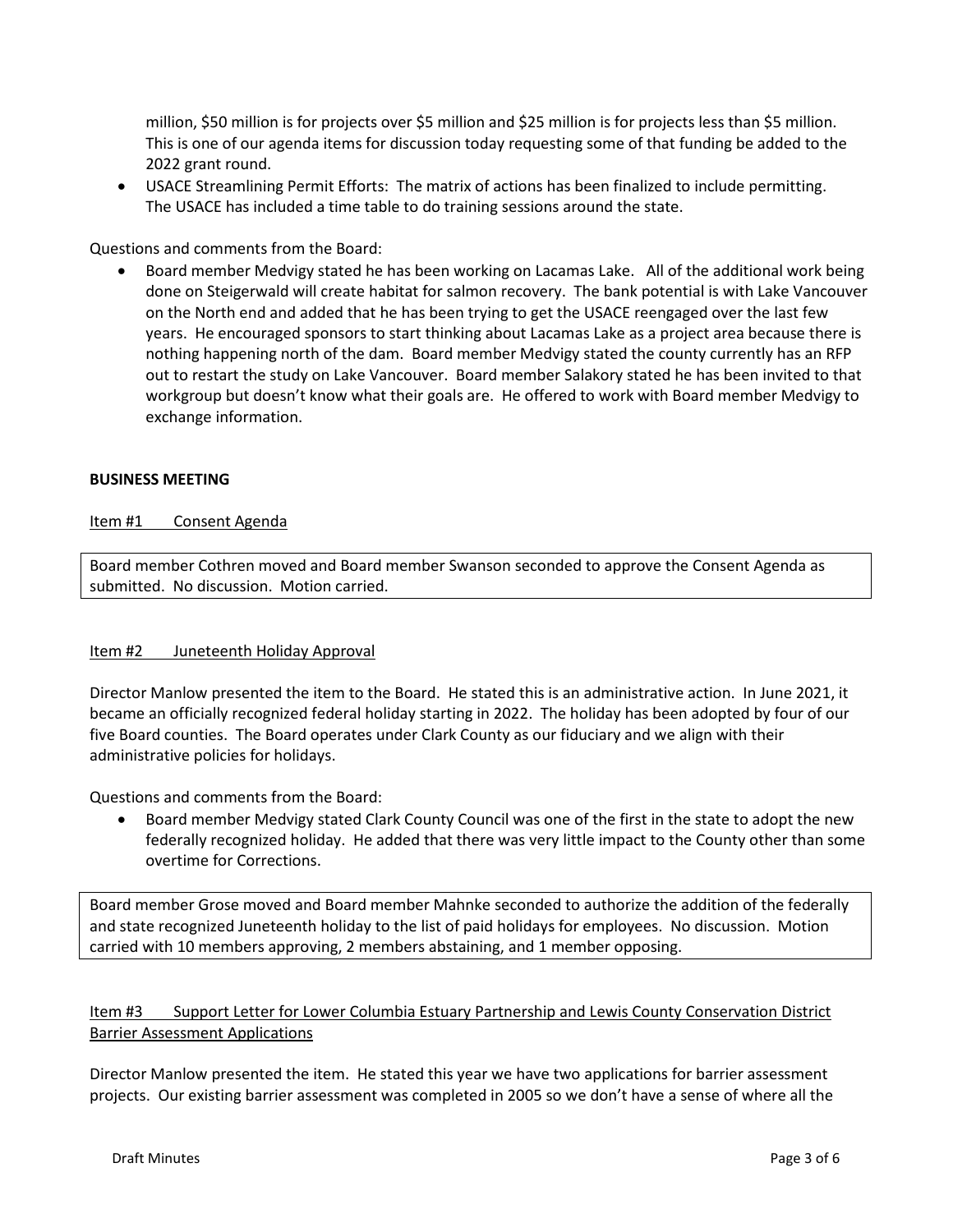barriers are in the Lower Columbia. We have been working with the Estuary Partnership and Lewis County Conservation District to secure some funding for a region wide barrier assessment. If these projects are funded, they would be considered assessments. Therefore, the LCFRB is required to sponsor or co-sponsor assessments. If funded, staff would work closely with sponsors to help guide decisions and participate in workgroups.

No questions and comments from the Board.

Board member Weber moved and Board member Cothren seconded to authorize the Chair to a sign letter of support for Lower Columbia Estuary Partnership Project 22-1212 and Lewis County Conservation District Project CRR-2022-01. No discussion. Motion carried.

## Item #4 Budget Increase for CSFP Contract

Director Manlow presented the item. This is a request to add an additional \$10,000 to our CSFP contract with Fish Science Solutions to complete the report and framework. Director Manlow stated that staff did budget for professional services in the 2022 annual budget that was approved in December. This increase would be covered through the approved budget. Included in your packet are the existing scope of work, timeline, and budget and where the additional funding would be expended. Director Manlow stated this is the only one of these efforts in the state where recovery regions are working to report on the other "H's" like hatchery and harvest.

No questions and comments from the Board.

Board member Grose moved and Board member Mahnke seconded to authorize an additional \$10,000 to the contract for Fish Science Solutions, to complete the Lower Columbia Conservation and Sustainable Fisheries Plan (CSF Plan) report and framework. No discussion. Motion carried.

## Item #5 Letter to RCO for Funding to be added to Grant Round

Director Manlow presented the item. This relates to what was mentioned in the Director's Report regarding the additional \$75 million approved in the 2022 supplemental budget. Staff is recommending the Board authorize the Chair to sign a letter requesting the SRFB add the \$25 million piece of the \$75 million allocation to the 2022 grant round with the ability to carry that funding over to 2023 if the region did not expend all of the funding in the 2022 grant round. Per the GSRO and RCO requests, the regions have been working hard over the last few years to develop long term project lists. With the anticipation of a larger PCSRF allocation, regions were asked to identify larger scale projects that could move the dial on recovery.

Director Manlow stated this is a topic that he has been working on with the other regional directors in the state and they are all in agreement. He added we may want to send a joint letter with all of the regional logos to the SRFB on this request instead of a standalone letter from the LCFRB. The SRFB will ultimately make the decision on how this money is spent. He stated he would like to present this as an alternative to help shape how this money would be spent to the SRFB before they get too far in developing alternates of their own.

Questions and comments from the Board: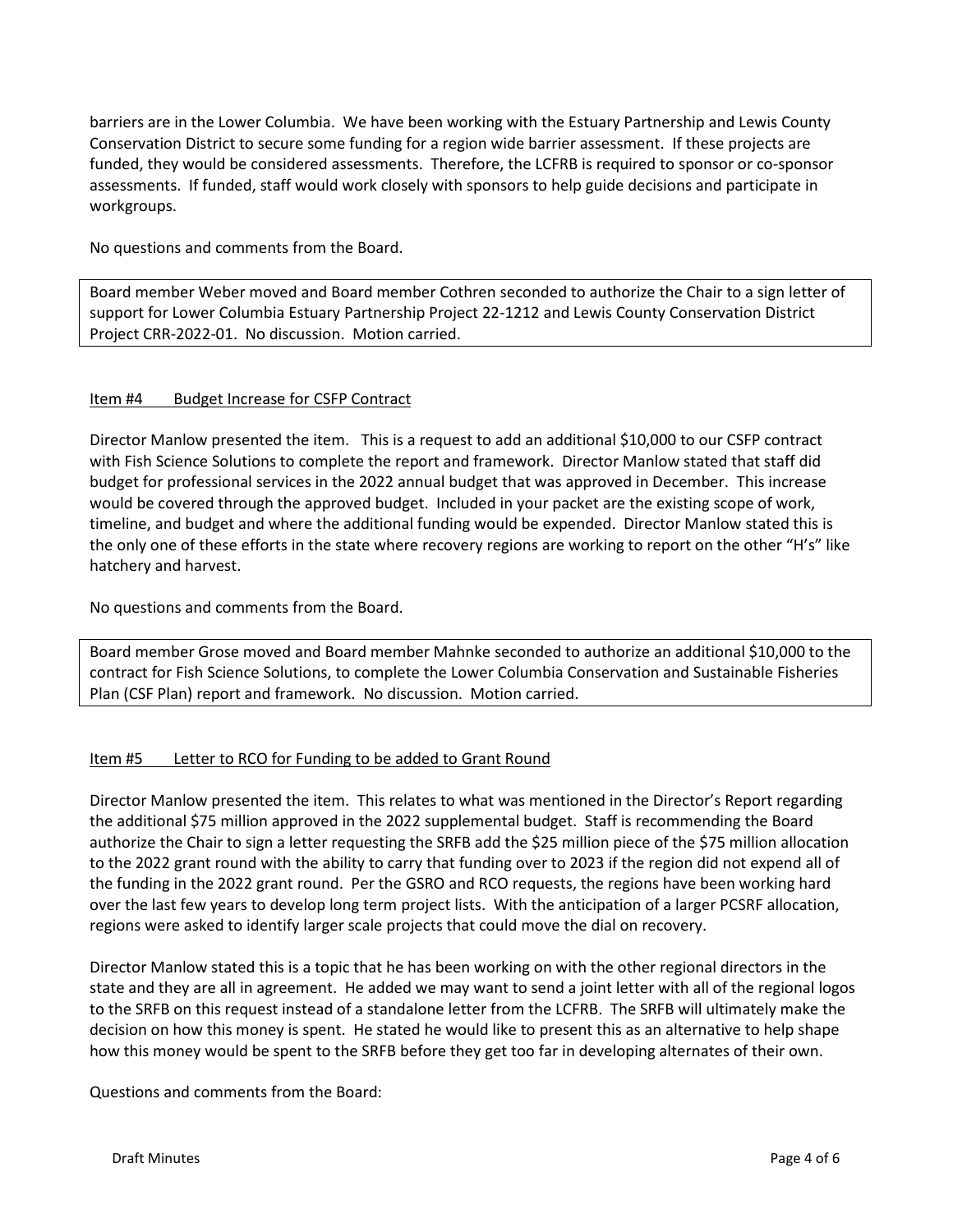- Chairman Olson asked if there is a timeline on spending the additional funding. Director Manlow stated he doesn't have a good answer to the question. Basically, the funds are project dollars but they were added to the operations budget for the RCO but earmarked to go into the salmon account. He believes the salmon account gives the SRFB some flexibility of when to spend it. He stated he could get additional clarification on the end date of the funding.
- Chairman Olson stated some concern that if the funding has a short amount of time that it has to be spent, would there be enough projects to use the funding. Director Manlow stated there are several big ticket projects this year that would be able to use the funds.

Board member Wilson moved and Board member Mahnke seconded to authorize the Chair to sign a letter along with the other regional directors requesting that the Salmon Recovery Funding Board (SRFB) allocate an additional \$25 million from the additional \$75 million of SRFB project funds approved in the 2022 supplemental budget. No discussion. Motion carried.

# Item #6 Letter to Congress for Pinniped Management Funding

Director Manlow presented the item. Staff is recommending the Board authorize the Chair to sign a letter to the Washington and Oregon Congressional delegation supporting appropriation of approximately \$3.6 million in federal funding for ongoing pinniped control efforts in the Columbia River and tributaries. This would be a continuation of the good work we have seen by the tribes and agencies on pinniped control. Included in the action summary is an excerpt of what this money would fund.

Ms. Kessina Lee of WDFW has given a few presentations to the Board on pinniped removal efforts. The Board was approached by WDFW and Columbia River Inter-Tribal Fish Commission (CRITFC) for the letter and they have requested a letter from each of the Columbia Basin Regions. If the Board authorizes the letter, they would go out this afternoon as they are time sensitive.

Questions and comments from the Board:

- Board member Grose asked what happens to the animals. He noted that a sea lion had washed up on shore near his beach cabin. Ms. Kessina Lee, WDFW, stated when lethal force is used, the animals are removed from the area under strict condition of the federal permit. Carcasses are disposed of under federal protocols. However, there are some sea lions in the Columbia River that die of natural causes or boat strikes and sometimes wash up to shore.
- Board member Medvigy stated measuring recovery is a huge challenge across the board and this is one area where limited measurement has occurred and showing how successful the program is towards recovery. He added that this is a program that works effectively.

Board member Medvigy moved and Board member Grose seconded to authorize the Chair to sign a letter to the Washington and Oregon Congressional delegation supporting appropriation of approximately \$3.6 million in federal funding for ongoing pinniped control efforts in the Columbia River and tributaries. No discussion. Motion carried.

## **GOOD OF THE ORDER:**